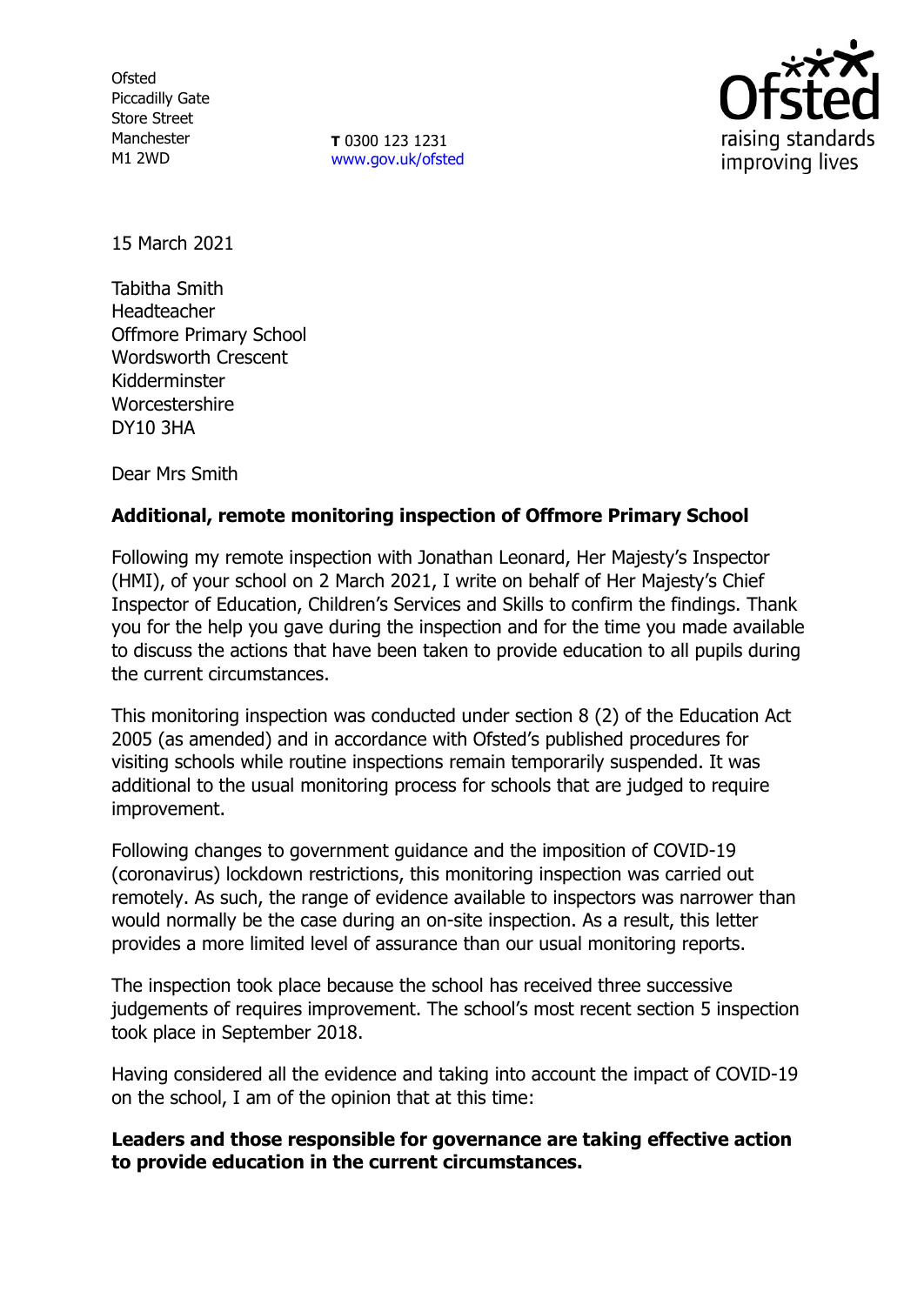

Leaders and those responsible for governance should take further action to:

■ further develop assessment in the foundation subjects, so that pupils' knowledge, skills and vocabulary build over time.

### **Context**

- Since the previous inspection there have been no staff changes. One governor has left and one new governor has been co-opted.
- During the autumn 2020, about a quarter of pupils received remote education at some point during the term. Pupils in Nursery, Year 3 and Year 6 were affected by this more than others.
- At the time of this inspection, one fifth of all pupils are being educated in school. Three quarters of pupils identified as being vulnerable and three fifths of pupils with education, health and care (EHC) plans were attending school.
- At the time of this inspection, five staff were absent from work due to Covid-19.

### **Main findings**

- Before the pandemic, leaders put detailed curriculum plans in place to sequence pupils' learning. These plans span all subjects with some, such as English, mathematics and science, being further ahead than others. Identification of the key knowledge to be learned and assessed, is still work in progress in some of the other subjects.
- You have strengthened the leadership of several areas of the school since the last inspection. These areas include the curriculum, the early years foundation stage and provision for pupils with special educational needs and/or disabilities (SEND). The education provided to pupils has benefited as a result. Currently, whether at home or in school, pupils are studying their usual subjects. In most subjects, teachers follow existing curriculum plans. In some subjects, such as design and technology, activities have been adapted so that pupils learn using resources available at home.
- The school's remote offer includes a mix of live lessons and other activities. Teachers use a range of digital platforms that allow them to set work and provide explanations to teach new content. There is a system in place so that work is marked and returned to pupils with appropriate feedback. Leaders have considered parents' opinions. For example, some pupils have been invited to live mathematics 'surgeries'. This is in response to parental requests for extra support.
- Since the last inspection there has been a new approach to teaching pupils to read. Improved structures of leadership, including separate key stage 1 and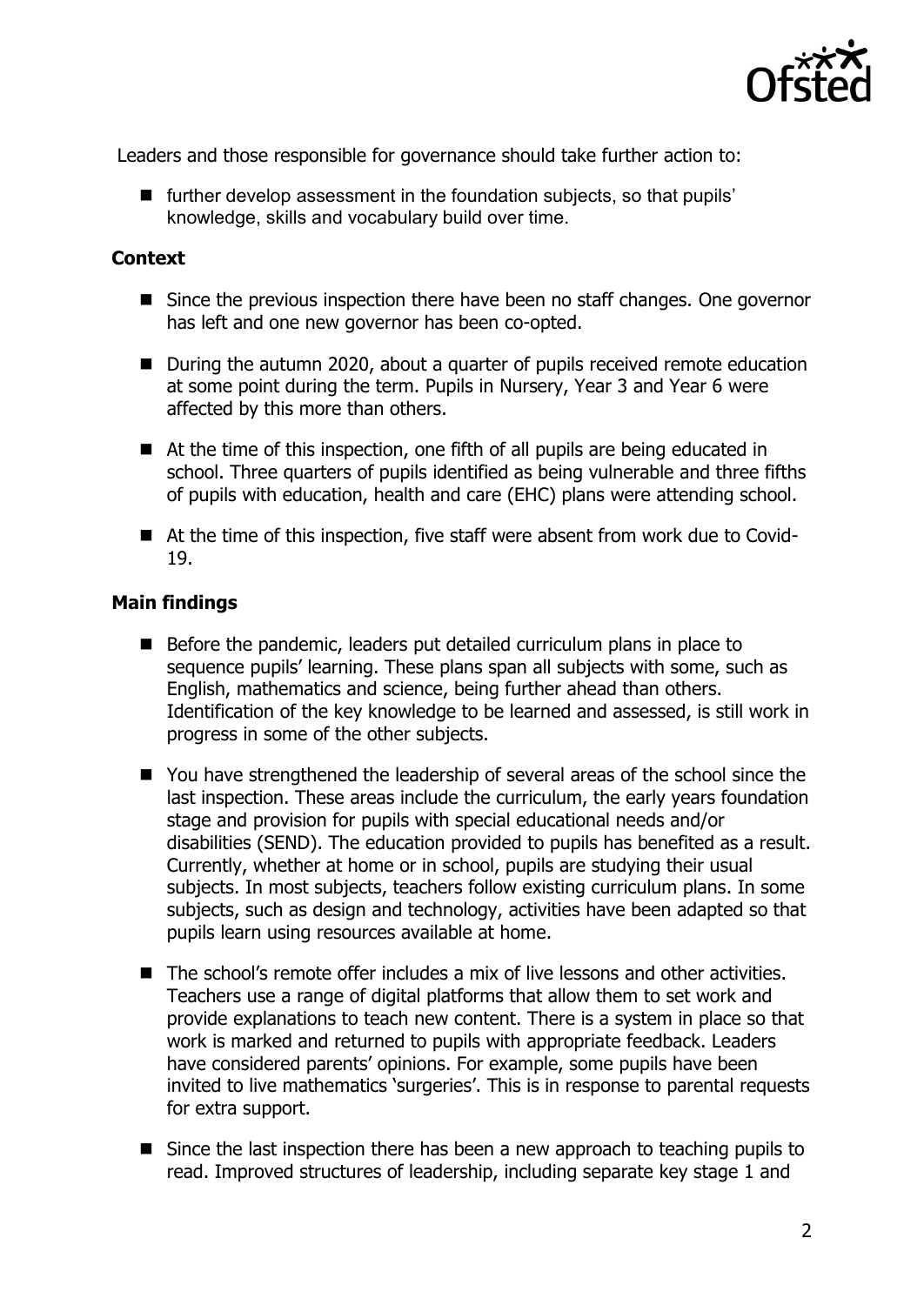

key stage2 reading leaders, have ensured that reading is prioritised across the school. Leaders have introduced a new phonics scheme, provided training for staff and have invested in resources. These resources include books for pupils to practise reading the sounds learned in class. Leaders are knowledgeable and expert in this subject.

- You encourage parents of vulnerable pupils to send them to school and, as a result, the majority do. They follow the same curriculum as their peers working at home but benefit from extra support in school. Staff keep in regular contact with vulnerable pupils who are working at home. You ensure that pupils who need support from external services continue to get the help they need.
- Pupils with SEND are supported well, both in school and when working at home. There is regular contact with families. In school, pupils with SEND receive help from teachers and teaching assistants. The special educational needs coordinator (SENCo) checks that the work that teachers set for pupils with SEND is appropriate.
- Governors know the school well. They understand the areas of school life that have improved since the last inspection and the areas where more needs to be done. In particular, they are well informed about the school's efforts to provide education at this time. They are fulfilling their role well in providing good support and effective challenge to leaders. Governors told us that leaders have provided the school community with 'hope and optimism' in these challenging times.
- Parents express positive views about the school's work and arrangements for remote education. Most respondents to Ofsted Parent View report that the school is improving. Staff too, think the school has improved.
- External support provided both from the local authority and from a national leader in education, ensures that the school is prioritising the right things at this time. The school's improvement partner is aware that some aspects of the curriculum will need further work once all pupils return to school. Inspection evidence supports this view.

### **Evidence**

This inspection was conducted remotely. We spoke to you, other senior leaders, teaching staff, pupils, representatives of those responsible for governance and a school improvement partner from the local authority, to discuss leaders' actions to provide education to all pupils during a national lockdown.

We looked at responses to Ofsted's online questionnaire, Parent View, including 56 free-text responses and 44 staff questionnaires.